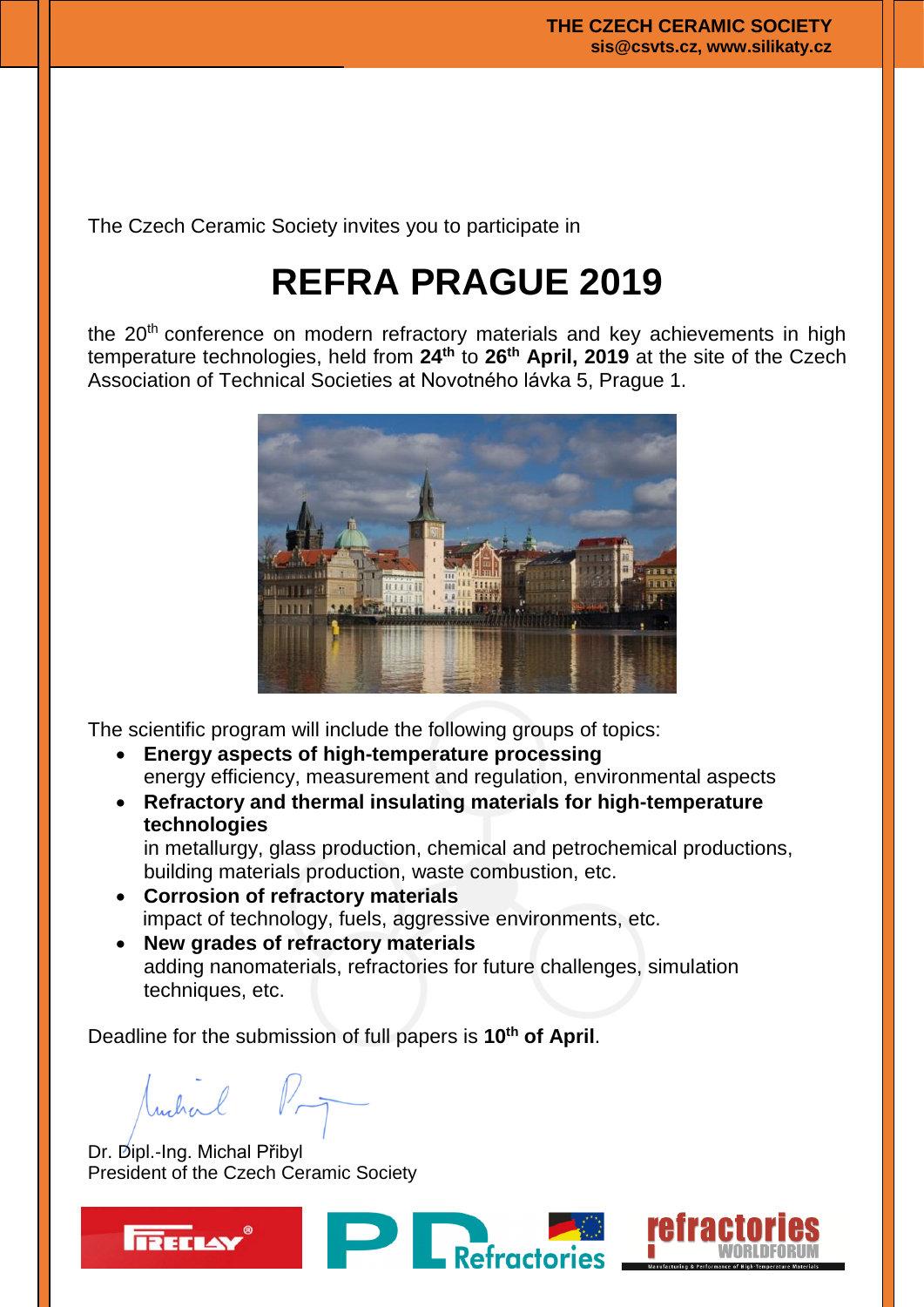# PARTICIPATION CONDITIONS AND INSTRUCTIONS:

## **1) Conference fee and registration**

On-line registration is available at *www.silikaty.cz*. The invoice will be sent to your e-mail address within two weeks after the registration.

## **Conference fees till 31st March 2019:**

Full: 400 EUR or 10 000 CZK For members of The Czech Ceramic Society: 200 EUR or 5 000 CZK Students: 200 EUR or 5 000 CZK Accompanying person: 150 EUR or 3 750 CZK

## **Conference fees from 1st April 2019:**

Full: 500 EUR or 12 500 CZK For members of The Czech Ceramic Society: 300 EUR or 7500 CZK Students: 300 EUR or 7500 CZK Accompanying person: 200 EUR or 5 000 CZK

The conference fee covers the expenses associated with the organization of the conference, conference proceedings, reception, refreshment, evening social events, etc. The accommodation is not included.

If you wish to advertise in the conference proceedings, please contact the secretariat (Novotného lavka 5, Prague 1, Company ID: 550043, *sis@csvts.cz*). Exhibitors are welcome to present their companies or products in form of an exhibition table or exhibition panel in the foyer of congress hall. Registration will take place at Novotneho lavka 5, Prague 1

#### *2)* **Conference registration and brief program**

| 24th April                 | 25 <sup>th</sup> April        | 26 <sup>th</sup> April |
|----------------------------|-------------------------------|------------------------|
| 12 00 - 13 00 Registration | 9 00 - 12 10 Lectures         | 9 00 - 12 00 Lectures  |
| 13 00 - 17 30 Lectures     | 12 10 - 14 00 Lunch           |                        |
| 18 00 - 21 00 Get together | 14 00 - 15 20 Poster session  |                        |
|                            | 16 30 - 22 00 Cruise and Raut |                        |

#### **3) Conference language**

All lectures and posters will be presented in English. Translation from English to Czech will be ensured (interpreting equipment and interpreter).

#### **4) Accommodation**

The organizers do not provide accommodation. Please visit *http://www.prague.eu/en* for accommodation and other information about Prague events.

#### **5) Advertisement**

If you wish to advertise during the conference, please contact the secretariat (Novotneho lavka 5, Prague 1, Company ID: 550043, *sis@csvts.cz*). Exhibitors are welcome to present their companies or products in form of an exhibition table or exhibition panel in the foyer of congress hall.

#### **6) Publication opportunities**

Selected fulltexts will be published in **AIP Conference proceedings of Thermophysics 2019 and REFRA 2019** indexed in Web of Science and Scopus.



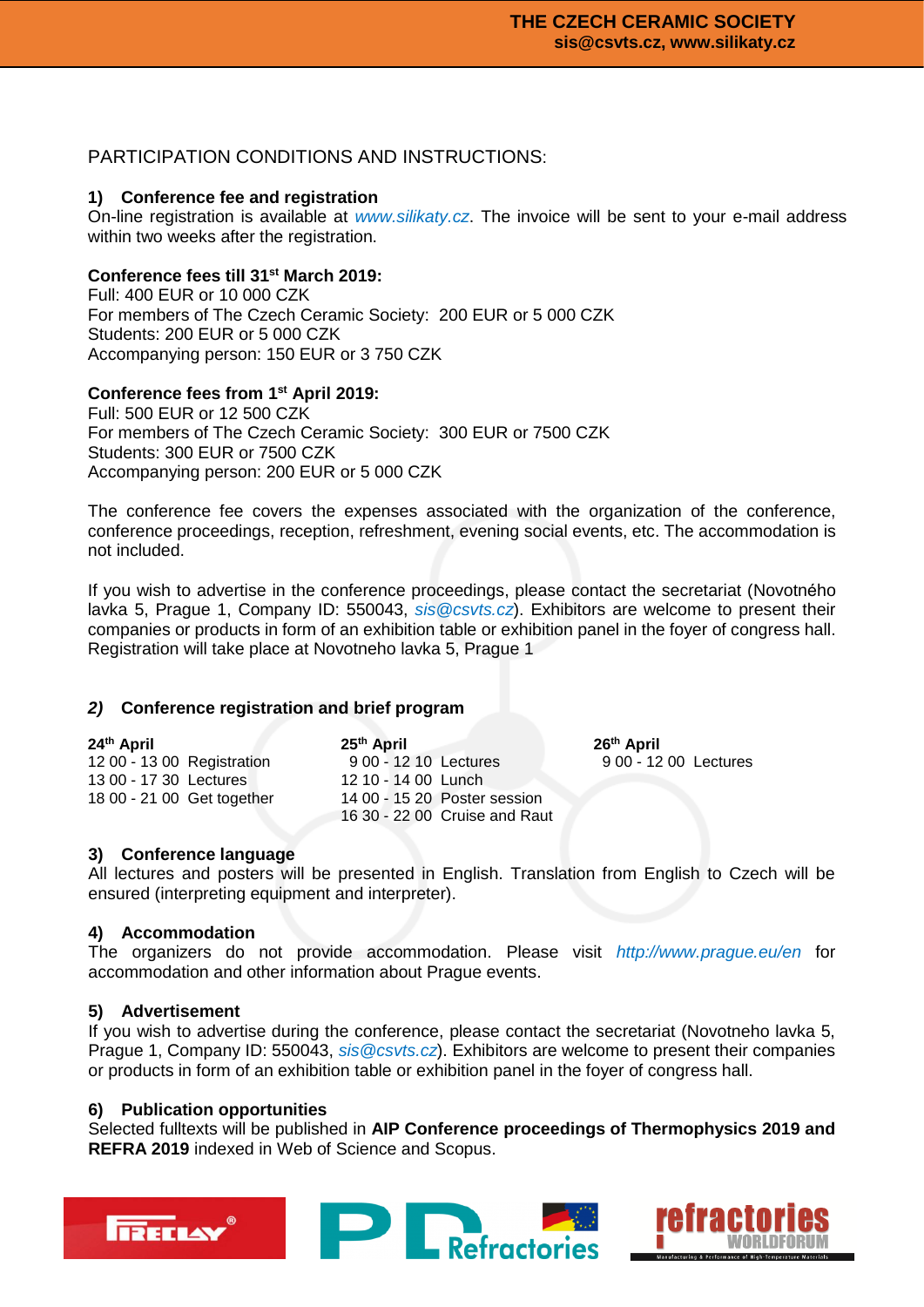# **PRELIMINARY CONFERENCE PROGRAM**

| 24th April                      |                                                                                                                                                                    |
|---------------------------------|--------------------------------------------------------------------------------------------------------------------------------------------------------------------|
| $1300 - 1330$                   | <b>Words of welcome</b>                                                                                                                                            |
|                                 | M. Přibyl (The Czech Ceramic Society)                                                                                                                              |
| $1330 - 1405$                   | Corrosion of silicon nitride and alumina based ceramics by molten iron                                                                                             |
| <b>KEYNOTE</b>                  | P. Šajgalík, M. Hnatko, M. Tatarková, J. Sedláček, R. Bystrický,<br>Z. Lenčéš, D. Galusková (Slovak Academy of Sciences)                                           |
| $1405 - 1440$                   | Clean steel technology based on refractory filtering materials                                                                                                     |
| <b>KEYNOTE</b>                  | C. G. Aneziris, P. Gehre, T. Wetzig, E. Storti, S. Dudczig, J. Hubálková (TU                                                                                       |
|                                 | Bergakademie Freiberg)                                                                                                                                             |
| $1440 - 1500$                   | <b>Coffee break</b>                                                                                                                                                |
| $1500 - 1535$<br><b>KEYNOTE</b> | Changes in quality of silica bricks after 20 years of operational exposure                                                                                         |
|                                 | in a heating wall of coke oven battery<br>S. Dvořák, K. Lang, L. Vašica, T. Strouhal (PD Refractories)                                                             |
| $1535 - 1610$                   | An innovative method for high-performance dry gunning                                                                                                              |
| <b>KEYNOTE</b>                  | H. Jansen, P. Tassot, B. Kesselheim (REFRATECHNIK STEEL)                                                                                                           |
| $1610 - 1630$                   | <b>Coffee break</b>                                                                                                                                                |
|                                 |                                                                                                                                                                    |
| $1630 - 1650$                   | Development of ultralow-cement spinel castable for working lining of<br>ladle in Zeleziarne Podbrezová<br>Ľ. Ďurík, J. Švantner, Ľ. Parilák, M. Brenkus (ŽIAROMAT) |
| $1650 - 1710$                   | <b>Customized additives solutions for Low Cement Castables technology</b><br>F. Simonin, C. Wöhrmeyer, P. Edwards, C. Parr (Imerys Aluminates)                     |
| $1710 - 1730$                   | Separation of iron oxides from fly ash by magnetic field<br>R. Novotný, F. Šoukal, E. Bartoníčková (Mater. Res. Centre BUT)                                        |
|                                 |                                                                                                                                                                    |
| 18 00 - 21 00                   | <b>Get together</b>                                                                                                                                                |
| 25 <sup>th</sup> April          |                                                                                                                                                                    |
| $900 - 935$                     | A review of calcium magnesium aluminate applications in Refractory                                                                                                 |
| <b>KEYNOTE</b>                  | bricks and monolithics<br>C. Wöhrmeyer, J. Gao, G. Bhattacharya, C. Parr, P. Edwards (Imerys<br>Aluminates)                                                        |
| $935 - 1010$                    | High temperature corrosion and oxidation of advanced ceramics and                                                                                                  |
| <b>KEYNOTE</b>                  | glass-ceramic composites                                                                                                                                           |
|                                 | D. Galusek (FunGlass)                                                                                                                                              |
| $1010 - 1030$                   | <b>Coffee break</b>                                                                                                                                                |
| $1030 - 1050$                   | Carbon-bonded alumina foam filters produced by centrifugation: A route<br>towards improved homogeneity                                                             |
|                                 | B. Luchini, J. Hubálková, T. Wetzig, J. Grabenhorst, J. Fruhstorfer, V. C.<br>Pandolfelli, C.G. Aneziris (TU Bergakademie Freiberg)                                |
| $1050 - 1110$                   | High performance insulation for piping and other technological                                                                                                     |
|                                 | apparatuses, mainly dedicated to chemical<br>and petrochemical                                                                                                     |
|                                 | production                                                                                                                                                         |
|                                 | P. Škarabela, M. Přibyl (Promat)                                                                                                                                   |
| $1110 - 1130$                   | Monolithic refractory lining for the melted ash mode operating waste                                                                                               |
|                                 | incinerators                                                                                                                                                       |
|                                 | T. Štícha, M. Henek, M. Henek (Fireclay)                                                                                                                           |
| $1130 - 1150$                   | Optimizing the energy efficiency of high-temperature processes by                                                                                                  |
|                                 | experiment-based process simulations                                                                                                                               |
|                                 | G. Seifert, H. Friedrich (Fraunhofer-Center for High Temperature Materials                                                                                         |
|                                 | and Design HTL)                                                                                                                                                    |
| $1150 - 1210$                   | Additive manufacturing of templates to produce functional coated                                                                                                   |
|                                 | carbon-bonded alumina foam filters - feasibility study                                                                                                             |
|                                 | A. Herdering, J. Hubálková, M. Abendroth, P. Gehre, C.G. Aneziris (TU                                                                                              |
|                                 | Bergakademie Freiberg)                                                                                                                                             |
| $12 10 - 14 00$                 | Lunch                                                                                                                                                              |
|                                 |                                                                                                                                                                    |